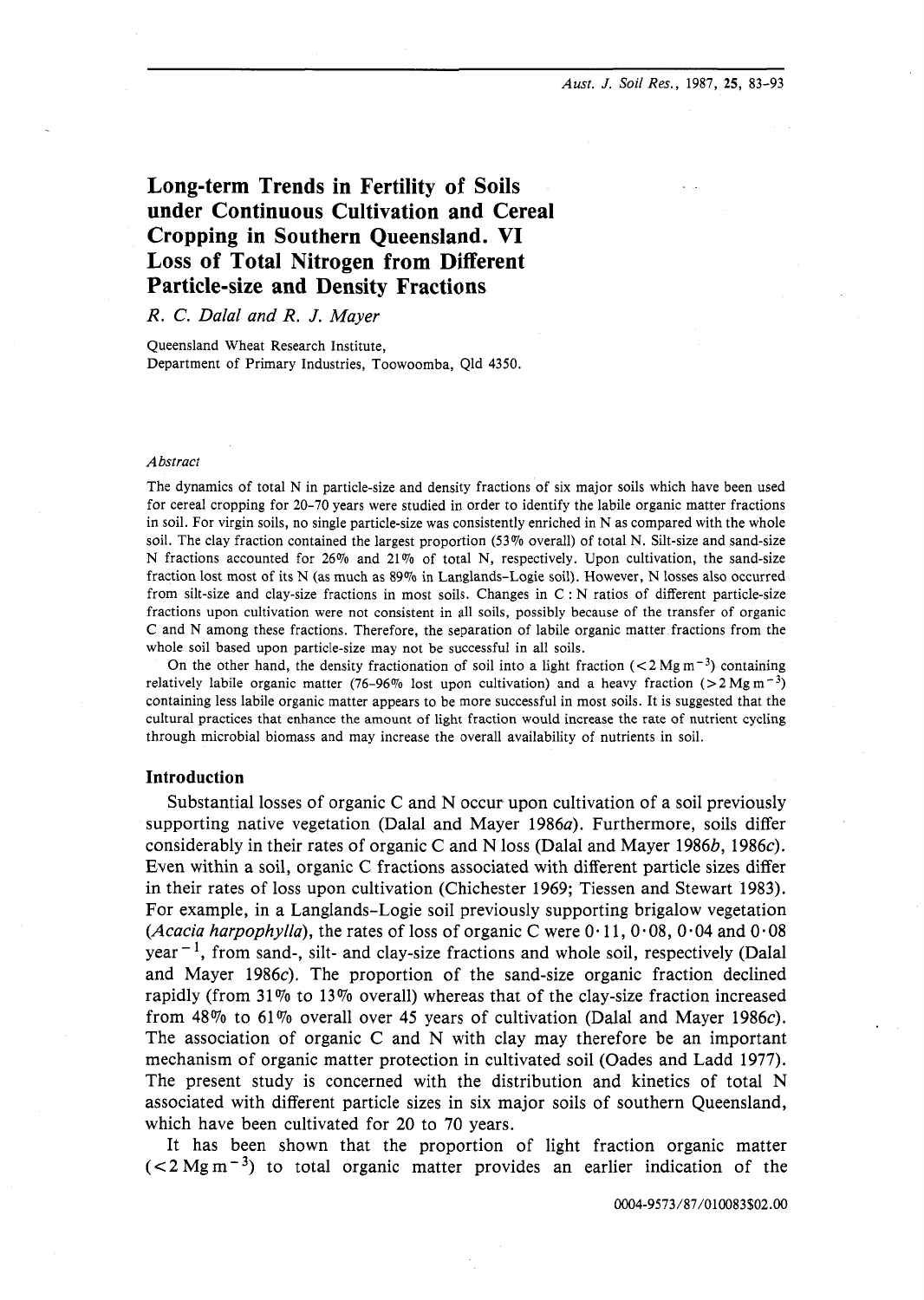consequences of different soil managements than the levels of total soil organic matter (Ford and Greenland 1968; Richter *et al.* 1975). This conclusion was supported by the density fractionation studies of five clay soils from southern Queensland, in which the loss of organic  $C$  from the light fraction was 2-11 times faster than that from the heavy fraction ( $> 2$  Mgm<sup>-3</sup>) (Dalal and Mayer 1986d). This study was extended to investigate the dynamics of soil N in different density fractions so as to provide a better understanding of soil fertility changes under long-term cultivation. Changes in C : N ratios of soil organic matter associated with different particle size and density fractions are also reported. This should provide an indication of qualitative changes in organic matter and nitrogen supplying capability of the six major soils studied.

#### **Materials and Methods**

The study area (between 27° and 30° S. and 148° and 152° E.), soils, crop and soil management practices, and soil sampling and analytical techniques have been described previously (Dalal and Mayer 1986a). In virgin sites the overall ranges in pH values, clay contents and organic C contents of the six soil series (0-0.1 m depth) were  $6.5-8.1$ , 19-74% and  $0.77-2.23\%$ , respectively.

The procedure used to obtain clay and clay + silt particles has been described previously (Dalal and Mayer 1986c). Densimetric fractionation of soil was done in a bromoform-ethanol mixture (Dalal and Mayer 1986d). The  $\lt 2$  Mg m<sup>-3</sup> fraction is referred to as the light fraction.

Total N was determined in clay, and clay + silt particles, and in light and heavy ( $> 2$  Mg m<sup>-3</sup>) fractions by the micro-Kjeldahl method as described by Bremner and Mulvaney (1982).

The particle-size and density fractionations of soil were carried out in duplicate at  $22+1$  °C. Total N in sand-size fractions was calculated by difference (Dalal and Mayer 1986c). Mean values calculated on oven-dry weight basis (105°C) are reported.

The first-order rate equation,  $N_t = N_e + (N_0 - N_e) \exp(-kt)$ , where  $N_0$ ,  $N_e$  and  $N_t$  are total N concentrations in a given particle-size or density fraction initially ( $t = 0$ ), at equilibrium ( $t \rightarrow \infty$ ) and at time t, respectively, and  $k$  is the rate of loss (or gain) of total N from the soil fraction, was employed to describe the kinetics of total N loss from a particle-size or density fraction. Where the first-order equation was not applicable, trends in total N loss from different particle-size or density fractions at different periods of cultivation were discerned from linear and quadratic relationships. Trends in C : <sup>N</sup> ratios of different fractions were similarly discerned.

| Soil series     |     | Total N concentration $(\%)$ |                        |                        |              |  |
|-----------------|-----|------------------------------|------------------------|------------------------|--------------|--|
| (No. of sites)  |     | Whole soil                   | Sand-size <sup>A</sup> | Silt-size <sup>A</sup> | $Clay-sizeA$ |  |
| Waco            | (5) | 0.144                        | 0.227(21)              | 0.230(22)              | 0.116(58)    |  |
| Langlands-Logie | (6) | 0.203                        | 0.165(28)              | 0.331(26)              | 0.184(45)    |  |
| Cecilvale       | (7) | 0.133                        | 0.058(19)              | 0.226(26)              | 0.180(55)    |  |
| Billa Billa     | (7) | 0.139                        | 0.070(24)              | 0.217(28)              | 0.194(48)    |  |
| Thallon         | (6) | 0.065                        | 0.043(12)              | 0.064(22)              | 0.071(65)    |  |
| Riverview       | (5) | 0.084                        | 0.025(22)              | 0.279(31)              | 0.212(46)    |  |

Table **1.** Total N concentration of different particle-size fractions from six soil series  $(0-0.1 \text{ m depth})$ : mean values from virgin sites

AThe proportion of soil total N in particle-size fractions is in parentheses. (Overall proportions of total N in sand-, silt- and clay-size fractions are  $21\%$ ,  $26\%$  and  $53\%$ , respectively, for the 36 virgin sites.)

#### **Results**

## *Dynamics of Total N in Different Particle-size Fractions*

### *Distribution*

In all virgin soils, no single particle-size was consistently enriched in total N as compared with the whole soil (Table 1). The Thallon soil showed approximately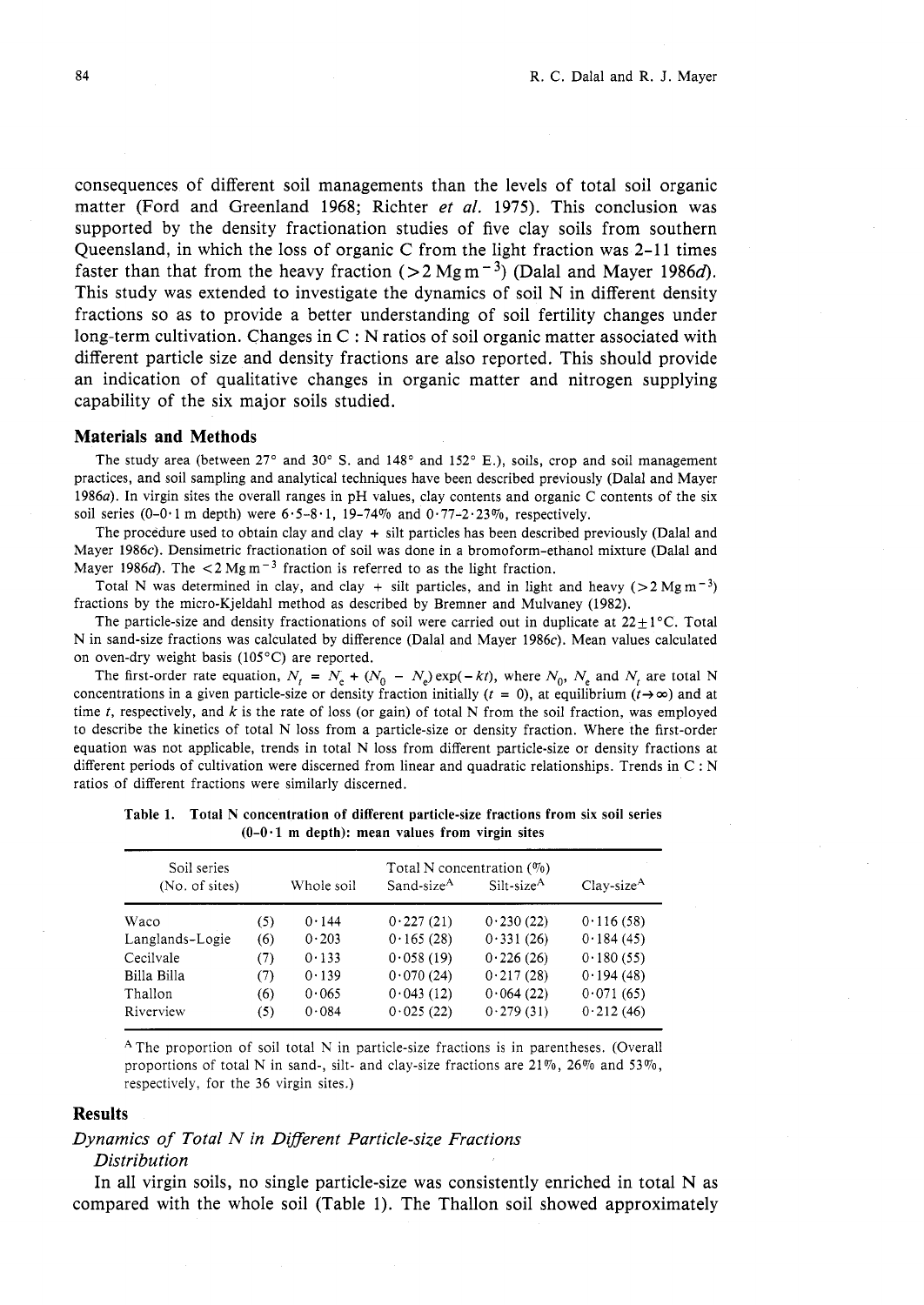equal N concentrations in the different particle-size fractions. In other soils, the siltsize fraction was generally the most enriched. Clay particles were also enriched in Cecilvale, Billa Billa, Thallon and Riverview soils, but only in the Waco soil did sand-size particles have a higher N concentration than the whole soil.

However, the largest proportion (53% overall) of total N was present in the claysize fraction in all soils (Table 1). Silt-size and sand-size N fractions accounted for  $26\%$  and  $21\%$  of total N, respectively. Generally, total N concentration of the clay fraction decreased with increasing clay content  $(r = -0.73***)$ .

Soil properties (Dalal and Mayer 1986a) which accounted for 90% variation (as determined by stepwise multiple regression analysis) in total N concentration in the clay-size fraction were clay content, oxalate-extractable iron  $(Fe_0)$ , dithioniteextractable iron (Fe<sub>d</sub>),  $AI_0$ : Fe<sub>o</sub> ratio and total N. Urease activity, exchangeable Ca, sand content and organic C concentration accounted for 78% of the variation in silt-size N concentration; total P, exchangeable Na, organic P and total N concentration accounted for 80% variation in sand-size N concentration. Active iron oxide (Fe<sub>o</sub> and Fe<sub>d</sub>) and clay are involved in aggregation, and thus, in the protection of clay size N.

| Soil series<br>(No. of sites) |        | Sand-size N |        | Total N (kg ha <sup>-1</sup> )<br>Silt-size N |        | Clay-size N |  |
|-------------------------------|--------|-------------|--------|-----------------------------------------------|--------|-------------|--|
|                               | Virgin | Cultivated  | Virgin | Cultivated                                    | Virgin | Cultivated  |  |
| Waco<br>(21)                  | 255    | 77          | 267    | 254                                           | 705    | 491         |  |
| Langlands-Logie<br>(18)       | 560    | 64          | 520    | 276                                           | 900    | 802         |  |
| Cecilvale<br>(19)             | 257    | 123         | 351    | 156                                           | 743    | 554         |  |
| Billa Billa<br>(21)           | 309    | 127         | 360    | 222                                           | 618    | 530         |  |
| Thallon<br>(22)               | 74     | 51          | 135    | 122                                           | 400    | 290         |  |
| Riverview<br>(18)             | 227    | 61          | 319    | 188                                           | 474    | 470         |  |

Table **2.** Distribution of total N into sand-, silt- and clay-size particles in virgin and cultivated soils **(0-0.1 rn** depth)

In most soils there was a large reduction in sand-size N upon cultivation (Table 2); reductions ranged from  $31\%$  for Thallon soil to 89% for Langlands-Logie soil. Silt-size and clay-size fractions also lost N upon cultivation (Table 2). However, overall losses from these fractions were relatively smaller: for example,  $\leq 10\%$ from the silt-size (Waco and Thallon) and the clay-size fractions (Langlands-Logie and Riverview).

#### *Kinetics*

The N present in various particle-size fractions in most soils declined linearly with the period of cultivation (Table **3).** Loss of N from the sand-size fraction was low in Waco and Thallon soils (< 4 kg ha<sup>-1</sup> yr<sup>-1</sup>) but high in Langlands-Logie and Billa Billa soils (>13 kg ha<sup>-1</sup> yr<sup>-1</sup>). Loss from the silt-size fraction was also high ( $> 10 \text{ kg ha}^{-1} \text{ yr}^{-1}$ ) in the latter two soils. However, that from the clay-size fraction was similar (5-7 kg ha<sup>-1</sup> yr<sup>-1</sup>) in all five clay soils. No significant N losses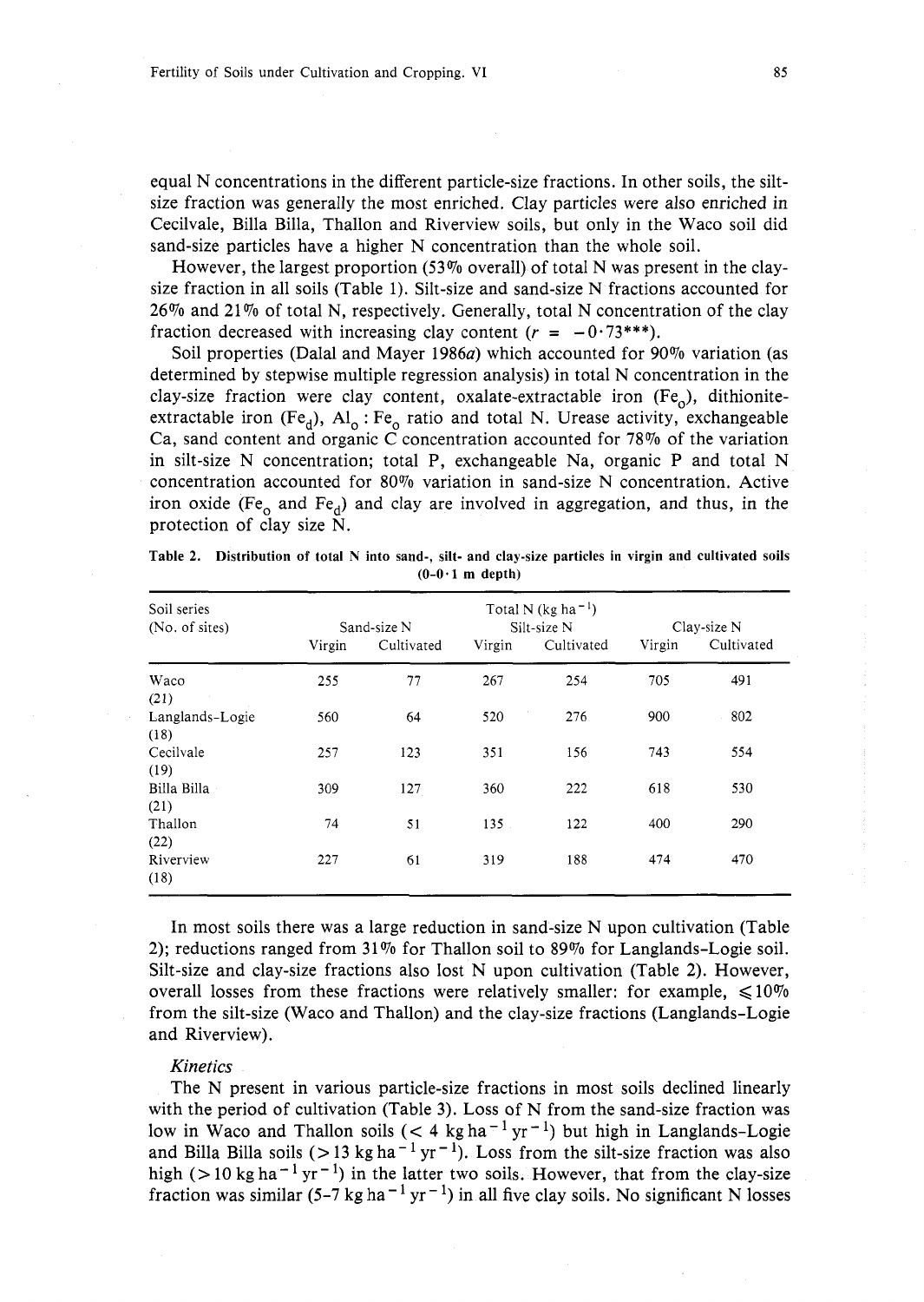were detected from the silt-size fraction and the clay-size fraction in Thallon and Riverview soils, respectively.

The proportion of sand-size N to that of the whole soil decreased with increasing period of cultivation in at least three soils (Waco, Billa Billa and Thallon) but that of the clay-size N increased linearly with period of cultivation in Waco, Langlands-Logie and Thallon soils.

| Soil            | Regression coefficients (kg N ha <sup>-1</sup> yr <sup>-1</sup> ) <sup>A</sup> |                   |             |  |  |  |
|-----------------|--------------------------------------------------------------------------------|-------------------|-------------|--|--|--|
| series          | Sand-size N                                                                    | Silt-size N       | Clay-size N |  |  |  |
| Waco            | 2.59(0.68)                                                                     | 1.85(0.61)        | 5.26(0.82)  |  |  |  |
| Langlands-Logie | $13 \cdot 51 (0.68)$                                                           | 10.39(0.80)       | 6.59(0.65)  |  |  |  |
| Cecilvale       | 5.82(0.73)                                                                     | Note <sup>B</sup> | 6.14(0.68)  |  |  |  |
| Billa Billa     | 13.22(0.79)                                                                    | 10.78(0.85)       | 4.55(0.47)  |  |  |  |
| Thallon         | 3.99(0.88)                                                                     | NS                | 6.81(0.69)  |  |  |  |
| Riverview       | 8.51(0.55)                                                                     | Note <sup>B</sup> | NS          |  |  |  |

**Table 3. Regression coefficients of particle-size N and period of cultivation**  NS, not significant. Correlation coefficients, significant at  $P < 0.05$ , are in parentheses

<sup>A</sup> Equation used:  $N_t = N_0 - at$ , where  $N_0$  and  $N_t$  are the particle-size N concentrations  $(kg ha<sup>-1</sup>)$  initially and after *t* years of cultivation, respectively, and *a* is the regression coefficient (kg N ha<sup>-1</sup> yr<sup>-1</sup>). B\*or Cecilvale:  $N_t = 342 - 23.30*t + 0.56**t^2$ ,  $R^2 = 0.61$ ;

for Riverview:  $N_t = 296 - 30.46*t + 1.46**t^2$ ,  $R^2 = 0.55$ .

The rates of N loss from the sand-size and silt-size fractions were significantly related to the amounts of C and total N contained in the light fractions of the virgin soils ( $r = 0.84*$  and  $0.90*$ , respectively). These particle-size fractions, therefore, are a major source of labile organic matter in soil.

| Soil<br>series  | Sand-size N  |                   | $C: N$ ratio<br>Silt-size N |                      | Clay-size N  |                   |
|-----------------|--------------|-------------------|-----------------------------|----------------------|--------------|-------------------|
|                 | Virgin       | Cultivated        | Virgin                      | Cultivated           | Virgin       | Cultivated        |
| Waco            | 13.9         | $22.2^{\rm A}$    | $16 \cdot 1$                | 11.9 <sup>A</sup>    | $10 \cdot 1$ | 12.8 <sup>A</sup> |
| Langlands-Logie | 13.5         | 47.9 <sup>A</sup> | 10.0                        | 14.7 <sup>A</sup>    | 10.6         | 9.3               |
| Cecilvale       | 20.6         | 21.4              | 14.9                        | 20.4                 | $11 \cdot 1$ | $12 \cdot 3$      |
| Billa Billa     | $15 \cdot 2$ | $11 \cdot 0$      | 10.8                        | $13 \cdot 4^{\rm A}$ | 10.6         | 10.9              |
| Thallon         | 42.9         | 26.0              | $17 - 1$                    | 12.6 <sup>A</sup>    | $10 \cdot 1$ | 11.9 <sup>A</sup> |
| Riverview       | $29 - 3$     | $17 \cdot 2$      | 9.7                         | $17 \cdot 1^{\rm A}$ | $15 \cdot 1$ | 14.5              |

**Table 4. C: N ratios of particle-size fractions from virgin and cultivated soils (0-0.1 m depth)** 

<sup>A</sup> Significantly different from virgin soil ( $P < 0.05$ ) according to paired 't' test.

## *<sup>C</sup>*: N ratio

The C : N ratios of the sand-size fraction varied widely among soils (Table 4). Upon cultivation,  $C : N$  ratios of this fraction increased significantly in Waco and Langlands-Logie soils. The  $C : N$  ratios of the silt-size fraction varied less than those of the sand-size fraction but more than those of the clay-size fraction, among the six soil series, in both virgin and cultivated soils. Upon cultivation, C : N ratios of the silt-size fraction decreased in the heavy clay Waco and Thallon soils ( $>50\%$ ) clay), but increased in Langlands-Logie, Billa Billa and Riverview soils (Table 4).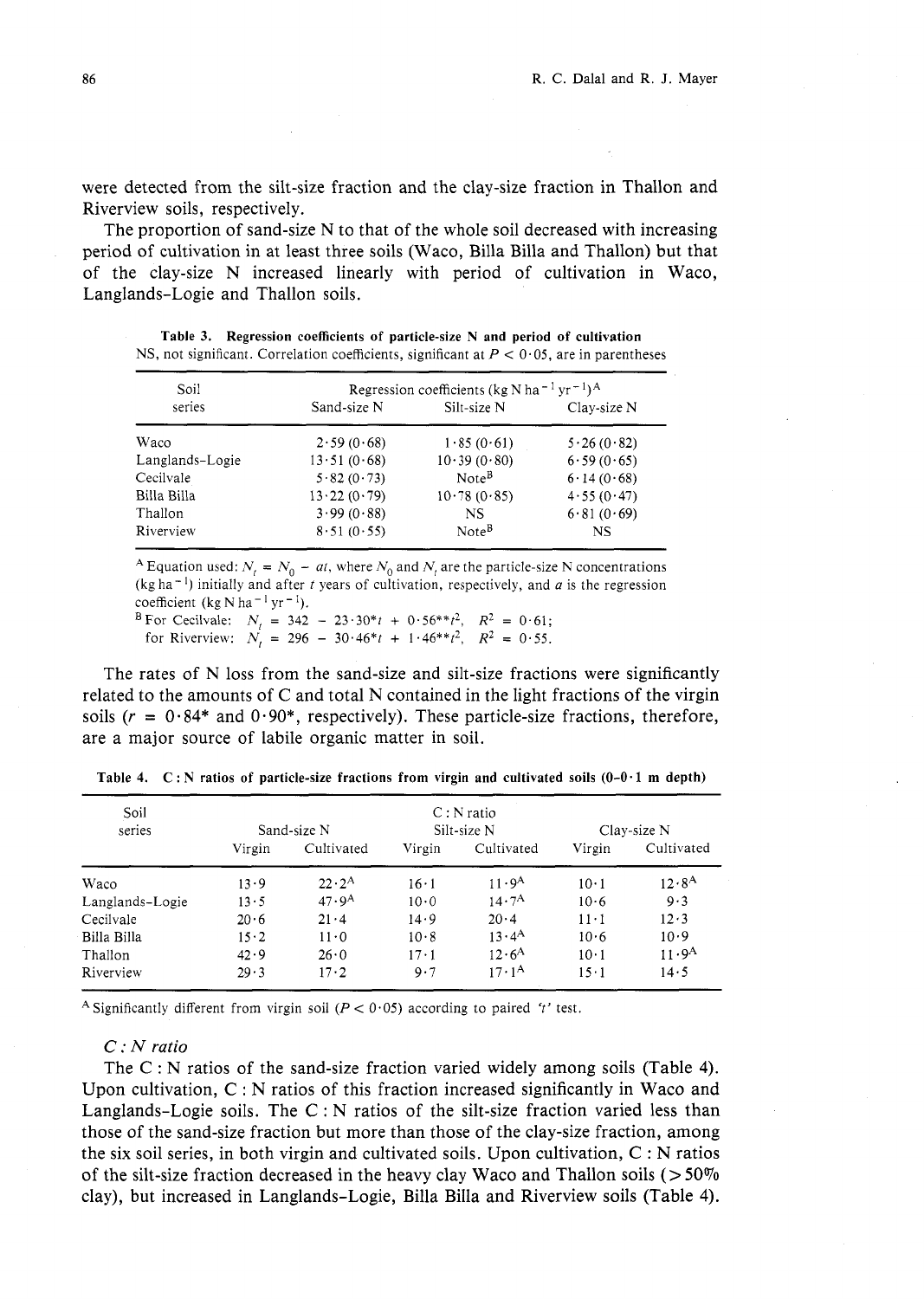The C : N ratios of the clay-size fraction increased upon cultivation in Waco and Thallon soils. Changes in  $C : N$  ratios of the sand-size, silt-size and clay-size fractions with period of cultivation in Waco soil are shown in Fig. 1.



**Fig. 1.** Changes in C : N ratios (y) of particle-size fractions with period of cultivation  $(x)$  in Waco soil:

> Sand-size N **(0)**  $y = 19.58 - 0.53**x + 0.013*x^2$ ,  $R^2 = 0.40$ ; Silt-size N (A)  $y = 15.12 - 0.25x + 0.003*x^2$ ,  $R^2 = 0.25$ ; Clay-size N **(W)**  $y = 10.41 + 0.17*x - 0.019**x^2$ ,  $R^2 = 0.61$ .

As determined by stepwise regression analysis, the  $C : N$  ratio of the clay-size fraction of virgin soils ( $n = 36$ ) was significantly correlated ( $r = 0.57$ \*\*) with the bulk density, that of the silt-size fraction with clay content and DTPA-Zn  $(R^2 =$ 0.27), and that of the sand-size fraction with silt content,  $CaCO<sub>3</sub>$ ,  $Al<sub>0</sub>$ : Fe<sub>0</sub> ratio, DTPA-Zn, organic C content and total N ( $R^2 = 0.69$ ). This implies that organic C and N from different particle-size fractions are lost, retained or re-utilized differently in these soils, depending upon the amounts of these soil constituents which are probably involved in aggregation, complexation and interaction with organic matter.

## Dynamics of Total N in Density Fractions

#### Distribution

The distribution pattern of total N in different density fractions of virgin soil varied considerably among the six soil series (Fig.  $2a$  and Table 5). However, the light fraction ( $\langle 2 \text{ Mg m}^{-3} \rangle$  had highest N concentration in all soils. Generally the N concentration of the fractions decreased with the increase in their density.

Soils varied in total N distribution in different fractions. For example, more than 70% of total N was present in the  $2.0-2.2$  Mg m<sup>-3</sup> fraction in Waco soil, but in Thallon and Riverview soils most was in the heavy fraction  $(>2.4 \text{ Mg m}^{-3})$ , reflecting thereby the differences in mineralogy of these soils (Dalal and Mayer 1986a). However, N in the light fraction declined most upon cultivation in all six soils. Therefore, fractionation of soil N into two density fractions, light  $(< 2$  Mg m<sup>-3</sup>) and heavy ( $> 2$  Mg m<sup>-3</sup>), may identify a light, labile N fraction, and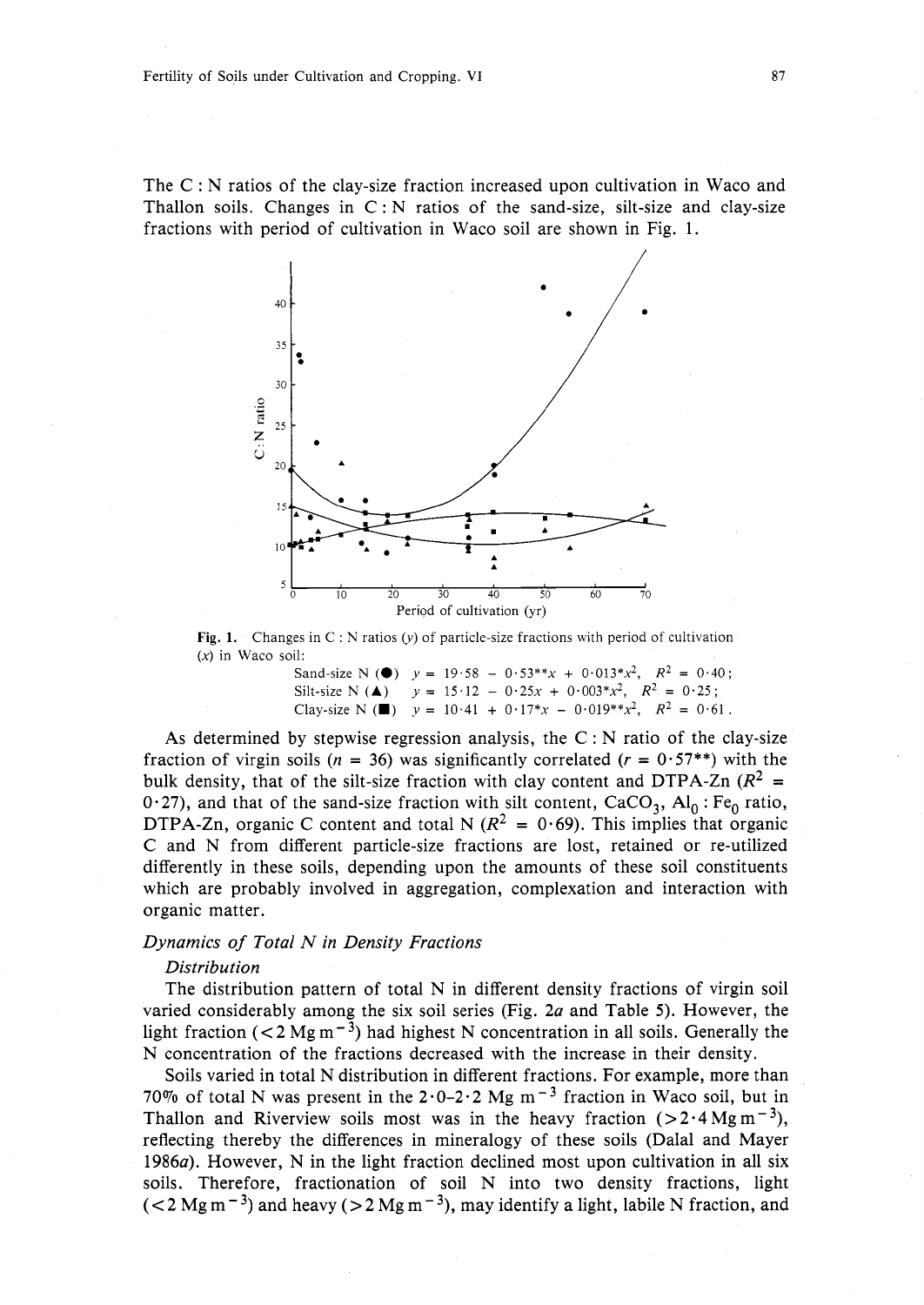

thereby provide a more sensitive and early indicator of management effects on soil fertility.

Fig. 2. N concentration (a) and C : N ratios (b) of different density fractions obtained from virgin sites of six soil series: 1, Waco; 2, Langlands-Logie; 3, Cecilvale; 4, Billa Billa; 5, Thallon; *6,* Riverview.

| Soil            |           | Proportion of soil total N $(\%)$ in density fractions <sup>A</sup> |             |                         |                           |
|-----------------|-----------|---------------------------------------------------------------------|-------------|-------------------------|---------------------------|
| series          | $\lt 2.0$ | $2.0 - 2.2$                                                         | $2.0 - 2.4$ | $2 \cdot 2 - 2 \cdot 4$ | $>2.4$ Mg m <sup>-3</sup> |
| Waco            | $8(-53)$  | $72(-26)$                                                           |             | $17(-48)$               | $2 (+35)^{B}$             |
| Langlands-Logie | $15(-72)$ | $22(-44)$                                                           |             | $56(-43)$               | $7(-7)^{B}$               |
| Cecilvale       | $10(-72)$ | $32(-51)$                                                           |             | $31(-8)$                | $22(-34)$                 |
| Billa Billa     | $15(-53)$ | $16(-9)$                                                            |             | $48(-27)$               | $18(-20)$                 |
| Thallon         | $8(-45)$  |                                                                     | $\lt 1$     |                         | $90(-23)$                 |
| Riverview       | $14(-35)$ |                                                                     | $\leq$ 1    |                         | $81(-18)$                 |

**Table 5. Distribution of total N into different density fractions in virgin soils (0-0-1 m depth)** 

<sup>A</sup> In parentheses is the percentage change, i.e.

100  $\times$  (mean value in cultivated soils  $-$  mean value in corresponding

virgin soils)/mean value in corresponding virgin soils.

Percentage reductions in total N in cultivated soils were  $35\%$ ,  $45\%$ ,  $39\%$ ,  $32\%$ ,  $25\%$  and  $28\%$  in Waco, Langlands-Logie, Cecilvale, Billa Billa, Thallon and Riverview soils, respectively (Dalal and Mayer 1986e).

<sup>B</sup> No significant change ( $P < 0.05$ ).

*Kinetics of N loss from the light*  $(<2 Mg m^{-3})$  and heavy  $(>2 Mg m^{-3})$ *fractions* 

The kinetic parameters of N loss from the light fraction are given in Table 6, and curves according to the first-order rate equation (see Table 6) are shown in Fig. 3. The rates of N loss from the light fraction  $(k_{\text{I}f})$  varied from 0.12 year<sup>-1</sup> (Billa Billa) to 0.95 year<sup>-1</sup> (Riverview), and were similar to the  $k_{\text{L}f}$  values of organic C, except for Billa Billa and Waco soils with values for N less than half those for organic C (Dalal and Mayer 1986d). The  $k_{\text{lf}}$  values for N loss were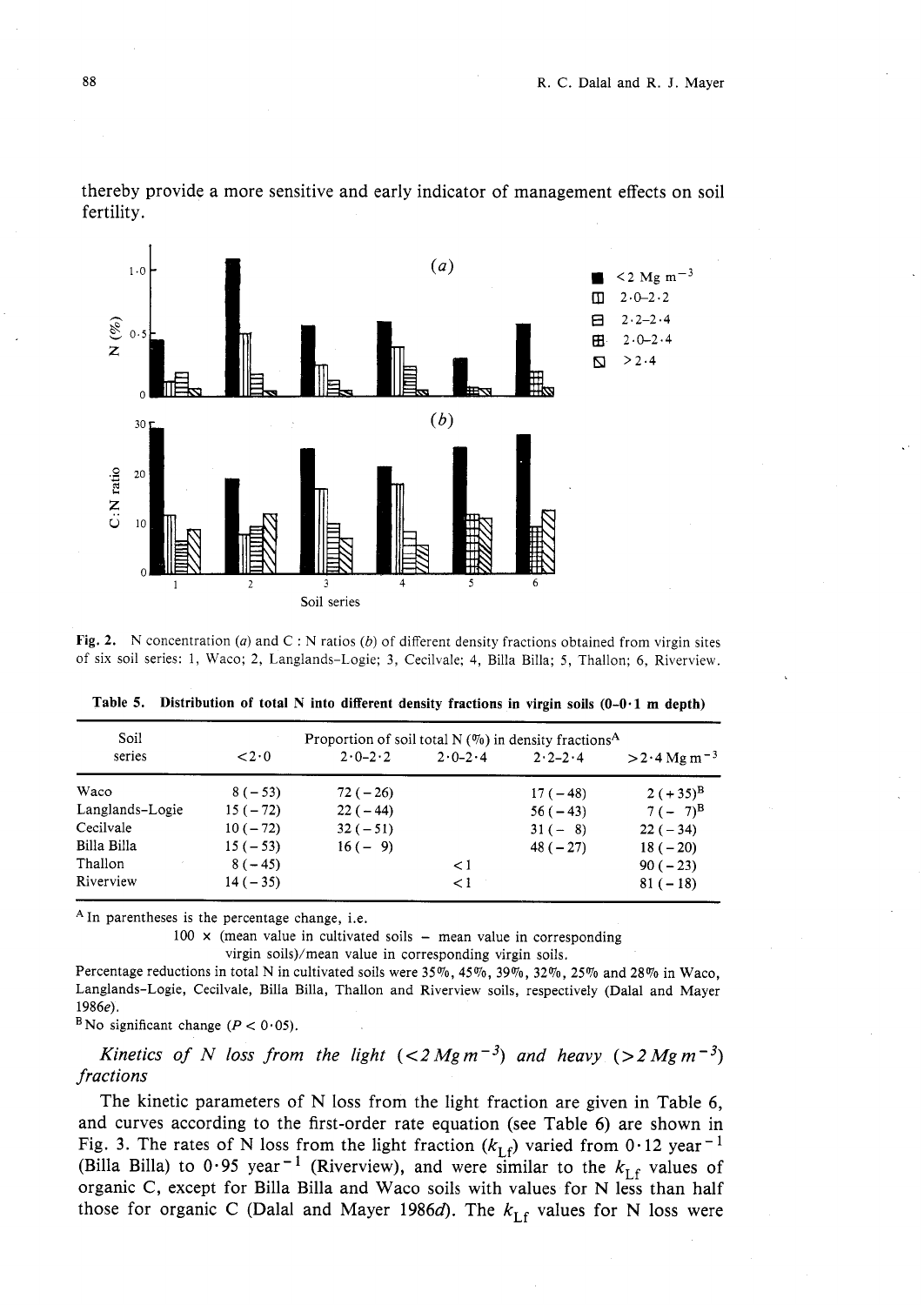significantly correlated with the reciprocal of the clay content  $(r = 0.87^*)$ , the organic C/urease activity ratio ( $r = 0.93**$ ), and frequency of the stubble retention  $(r = -0.84*)$ . Also,  $k_{\text{Lf}}$  values were closely correlated with the soil C : N ratio (*r*  $= 0.98$ \*\*), thus emphasizing the role of organic C substrates for microbial mineralization.

|      |      |             | Table 6. Kinetic parameters of N loss from the light fraction $(< 2$ Mg m <sup>-3</sup> ) of six |    |
|------|------|-------------|--------------------------------------------------------------------------------------------------|----|
|      |      | soil series |                                                                                                  |    |
| Soil | A7 A | N A         | ι Α                                                                                              | "B |

| Soil<br>series  | $N_{0}^{\,\mathrm{A}}$<br>$(kg ha-1 0.1 m-1)$ | $N^{\rm A}$ | $k_{\mathrm{Lf}}^{\mathrm{A}}$<br>$(year^{-1})$ | "B   |
|-----------------|-----------------------------------------------|-------------|-------------------------------------------------|------|
| Waco            | 101                                           | 24          | 0.188                                           | 0.98 |
| Langlands-Logie | 302                                           | 11          | 0.183                                           | 0.92 |
| Cecilvale       | 133                                           | 20          | 0.482                                           | 0.99 |
| Billa Billa     | 191                                           | 7           | 0.118                                           | 0.94 |
| Thallon         | 48                                            | 9           | 0.174                                           | 0.94 |
| Riverview       | 139                                           | 52          | 0.953                                           | 0.96 |

<sup>A</sup> Estimated from  $N_t = N_e + (N_0 - N_e) \exp(-k_{\text{Lf}} t)$ , where  $N_0$ ,  $N_e$  and  $N_t$  are N concentrations (kg ha<sup>-1</sup>) in the light fraction initially (t = 0), at equilibrium (t- $\infty$ ), and after t years of cultivation, respectively, and  $k_{\text{Lf}}$  is the rate of loss of N from the light fraction (year<sup>-1</sup>).

 $^{\text{B}}$  Multiple correlation coefficient, significant at  $P < 0.01$ .



**Fig. 3.** Relationship between light fraction N and period of cultivation for soil series: 1, Waco ( $\bigcirc$ ); 2, Langlands-Logie ( $\bigcirc$ ); 3, Cecilvale ( $\bigtriangleup$ ); 4, Billa Billa ( $\blacktriangle$ ); 5, Thallon (0); *6,* Riverview **(E).** ,

In all soils except Riverview, more than 75% (76-96%) of N from the light In all solis except Kiverview, more than  $/3\%$  ( $/6-96\%$ ) of N from the light fraction would be lost at equilibrium  $[(N_0 - N_e)/N_0]$ . The  $N_0$  values were closely correlated with the  $C_0$  values of the light fraction ( $r = 0.97$ \*\*), and thus similarly related to other soil properties (Dalal and Mayer 1986d). The  $N<sub>e</sub>$  values were correlated with dithionite-extractable Fe ( $r = 0.98$ \*\*) and the organic C/urease activity ratio ( $r = 0.92$ \*\*), thereby reflecting the fact that N values at equilibrium depend upon the extent of protection provided by soil constituents against decomposition.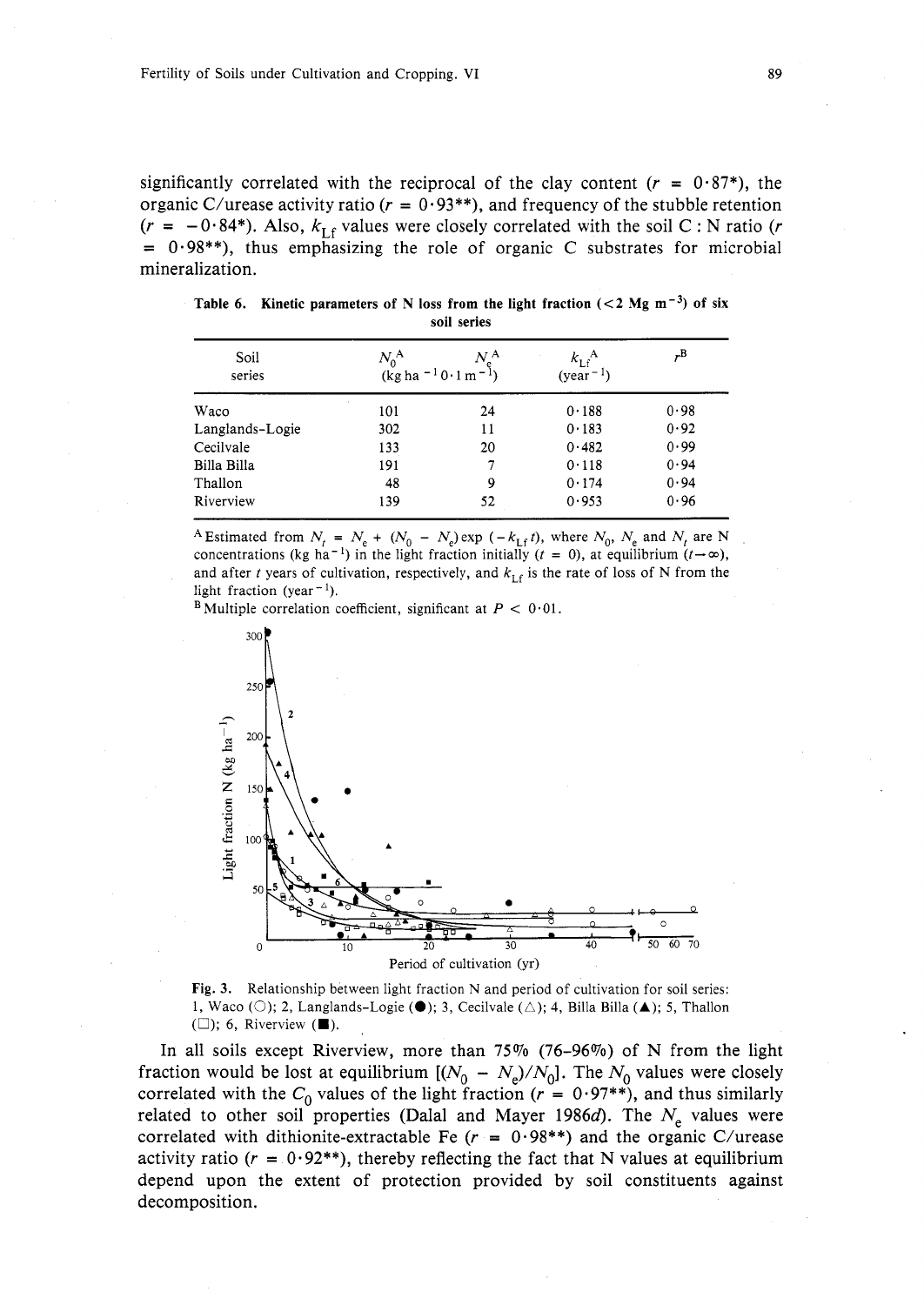The rates of N loss from the heavy fraction  $(k_{\text{Hf}})$  were 0.05, 0.10 and 0.24 year<sup>-1</sup> in Waco, Langlands-Logie and Cecilvale soils, respectively. In Billa Billa and Thallon soils, N from the heavy fraction decreased linearly at the rate of 16 and 7 kg N ha<sup>-1</sup> year<sup>-1</sup> (1.5% and 1.2% of initial N in the heavy fraction) respectively. No significant loss of N occurred from the heavy fraction of Riverview soil, although this fraction lost significant amounts of organic C upon cultivation (Dalal and Mayer 1986 $d$ ). The amount of N in the heavy fraction was closely correlated with the soil total N ( $r = 0.94**$ ), and therefore similarly related to other soil properties (Dalal and Mayer 1986e).

## *C:* N ratio

The  $C : N$  ratios generally decreased with increasing density of the fractions (Fig. 2b), as found also by Turchenek and Oades (1979). The C : N ratio of the light fraction  $(< 2 \text{ Mg m}^{-3})$  was not significantly changed by cultivation in at least four soils and that of the heavy fraction (9-13) behaved similarly to that of the whole soil (Dalal and Mayer 1986e). The C : N ratio of the light fraction was significantly correlated with the dithionite-extractable Fe  $(r = 0.50^{**})$  and that of the heavy fraction with the bulk density  $(r = 0.49^{**})$  of virgin soils.

## **Discussion**

## Dynamics of Total N in Particle Size Fractions

Similarly to organic C (Dalal and Mayer 1986c), total N concentration in a particle-size fraction generally decreases as the fraction's total content in soil increases (Turchenek and Oades 1979; Young and Spycher 1979; Hinds and Lowe 1980). However, the clay fraction contains the largest proportion of total N in soils over a wide range of clay contents (Chichester 1969; Christensen 1985), although soils high in silt may also contain a high proportion of total N in that fraction (McKeague 1971). Moreover, the proportion of total N in the clay-size fraction increases upon cultivation (from  $53\%$  to  $65\%$  overall), indicating the protection afforded by the clay fraction to the soil organic matter (Mortland 1970; Sorensen 1981), although the mechanisms of clay-organic matter association to enhance or provide protection from decomposition are not well understood. This preferential protection of the clay-fraction N occurs in cultivated soils in spite of the fact that N in clay-size separates mineralizes more readily than in large particle-size separates (Chichester 1969). The relative inaccessibility of organic matter to microorganisms and proteolytic and other degradative enzymes within the soil matrix probably occurs through aggregate formation with the clay fraction. The association of N concentration in the clay-size fraction with  $Fe_0$ ,  $Fe_d$  and clay content also indicates the role of these constituents in aggregation.

The clay fraction contains most of the microbial products and debris, the silt fraction contains most of the microbial biomass, and the sand fraction contains mostly plant debris (Ahmed and Oades 1984) and probably fungal hyphae (Oades and Ladd 1977) and faunal debris. Langlands-Logie and Billa Billa soils showed larger amounts of total N losses than the other soils (Dalal and Mayer 1986e); these excess N losses mostly occurred from the sand-size and silt-size fractions (Table 3), which comprise mostly the labile N fraction in soil.

Generally, C : N ratios of given particle-size fractions differ among soils (Table 4). The wide range of  $C : N$  ratio of the sand-size fraction shows the variable contribution of organic material from plant residues (C : N ratio,  $\geq 40$ ) as well as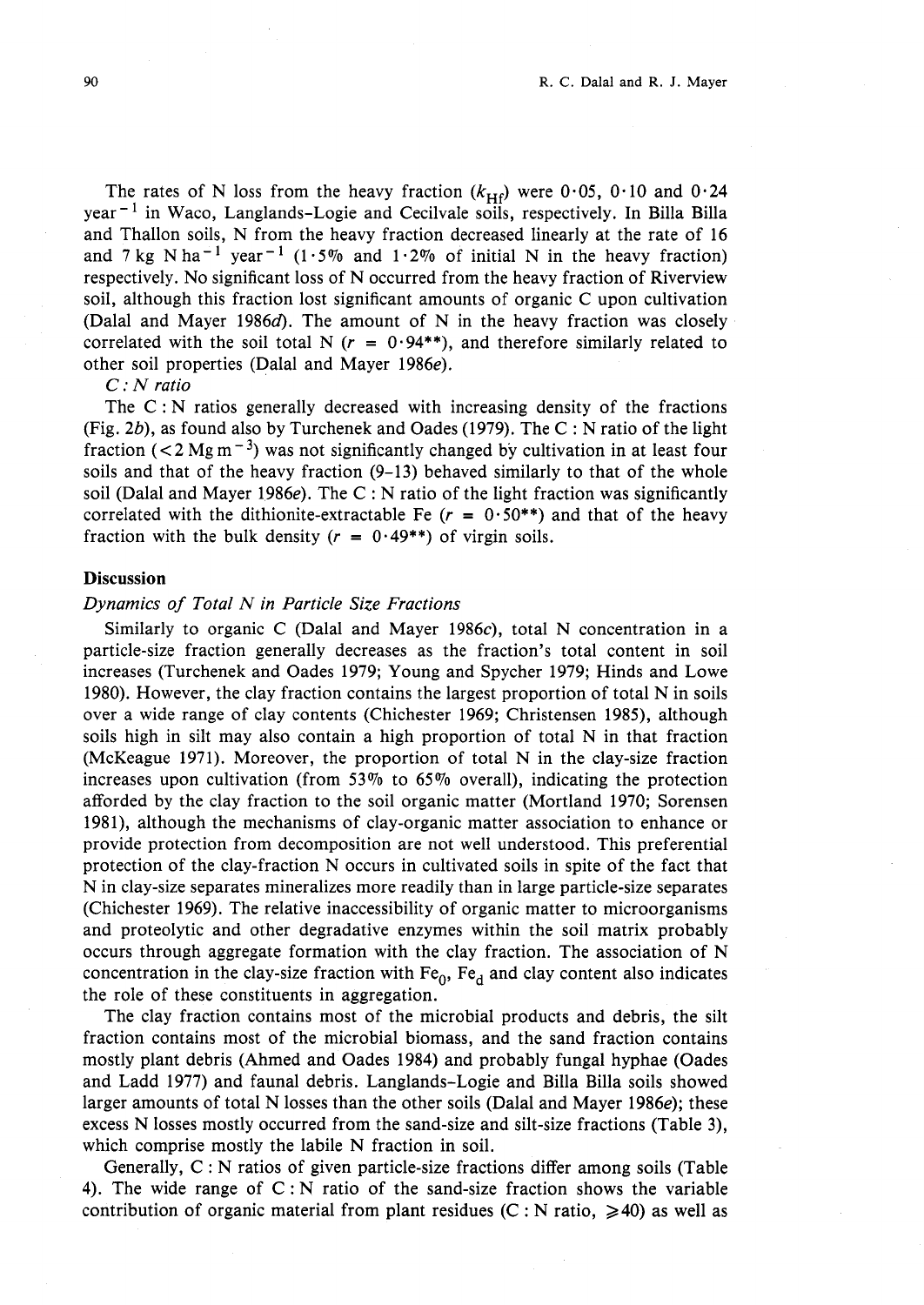from microbial sources (C : N ratio,  $\leq 10$ ). In some soils at least, the latter is mineralized first, resulting in wider  $C : N$  ratio upon cultivation (Table 4). However, N mineralized from this source may be re-utilized to decompose plant residues, and thus lower the  $C : N$  ratio of the sand-size fraction, or else it is transferred to silt-size and clay-size fractions as microbial biomass and metabolites. These, if accessible to other microbes and to proteolytic and other degradative enzymes, in turn are mineralized as well and utilized by plants. This is clearly demonstrated by the changes in C : N ratio of the particle-size fractions with cultivation (Fig. 1). The processes of mineralization, immobilization and transfer of N from and among different particle-size fractions probably occur concurrently (Ladd and Amato 1980), and so affect each fraction. This is reflected in the significant relationships between  $C : N$  ratio of the sand-size fraction with silt content, and that of the silt-size fraction with the clay content of these soils. Physical fractionation alone, therefore, will not yield clean fractions containing distinctly different biological entities because of the complex association of organic matter with inorganic soil components (Ahmed and Oades 1984; Tiessen et al. 1984; Dalal and Mayer 1986c).

## Dynamics of Total N in Density Fractions

Distribution of total N in different density fractions (Table 5, Fig. 2a) follows trends similar to that of organic C (Dalal and Mayer 19866). However, the proportion of N in the light fraction  $(< 2 \text{ Mg m}^{-3})$  is lower than that of organic C  $(8-15\%$  for N, cf. 17-34% for organic C), resulting in wide C : N ratios (19-28) of the light fraction. Organic C and N of this fraction, however, decline most  $(35-72\%)$  in all soils under cultivation (Ford and Greenland 1968; Dalal and Mayer 1986d). The light fraction contains most of the partly decomposed plant residues, microfloral and faunal debris and most of the microbial biomass (Oades and Ladd 1977). It is present in all particle-size fractions (Turchenek and Oades 1979), although a large proportion of it is derived from the sand-size and silt-size fractions. In fact, the enrichment ratio of organic matter in the light fraction [organic C or N  $(\%)$  in the light fraction/organic C or N  $(\%)$  in the whole soil] is directly proportional to the sand  $+$  silt content of the virgin soils ( $r = 0.94$ \*\*), and hence, inversely correlated with the clay content of the soil  $(r = 0.93**)$ . Similarly, the relationship between the  $k_{\text{Lf}}$  of organic C and N and the reciprocal of the clay content demonstrates that the light fraction is probably unassociated or only partly associated with the clay fraction. Unlike the heavy fraction  $(22 \text{ Mg m}^{-3})$ , in most soils it is poorly protected by clay, and, hence it is a relatively labile fraction in the soil.

### **Summary and Conclusions**

Loss of N with cultivation occurred from all particle-size fractions in most soils. The magnitude of N loss from the sand-size and silt-size fractions varied among soils. The sand-size fraction lost the highest proportion of total N. Because the clay-size fraction lost relatively little N, especially from the Riverview (sandy loam) soil, the proportion of total N in this fraction increased with cultivation. The rates of loss of N from the sand-size and silt-size fractions were positively correlated with the amount of light fraction organic matter (organic C and N) present in these soils.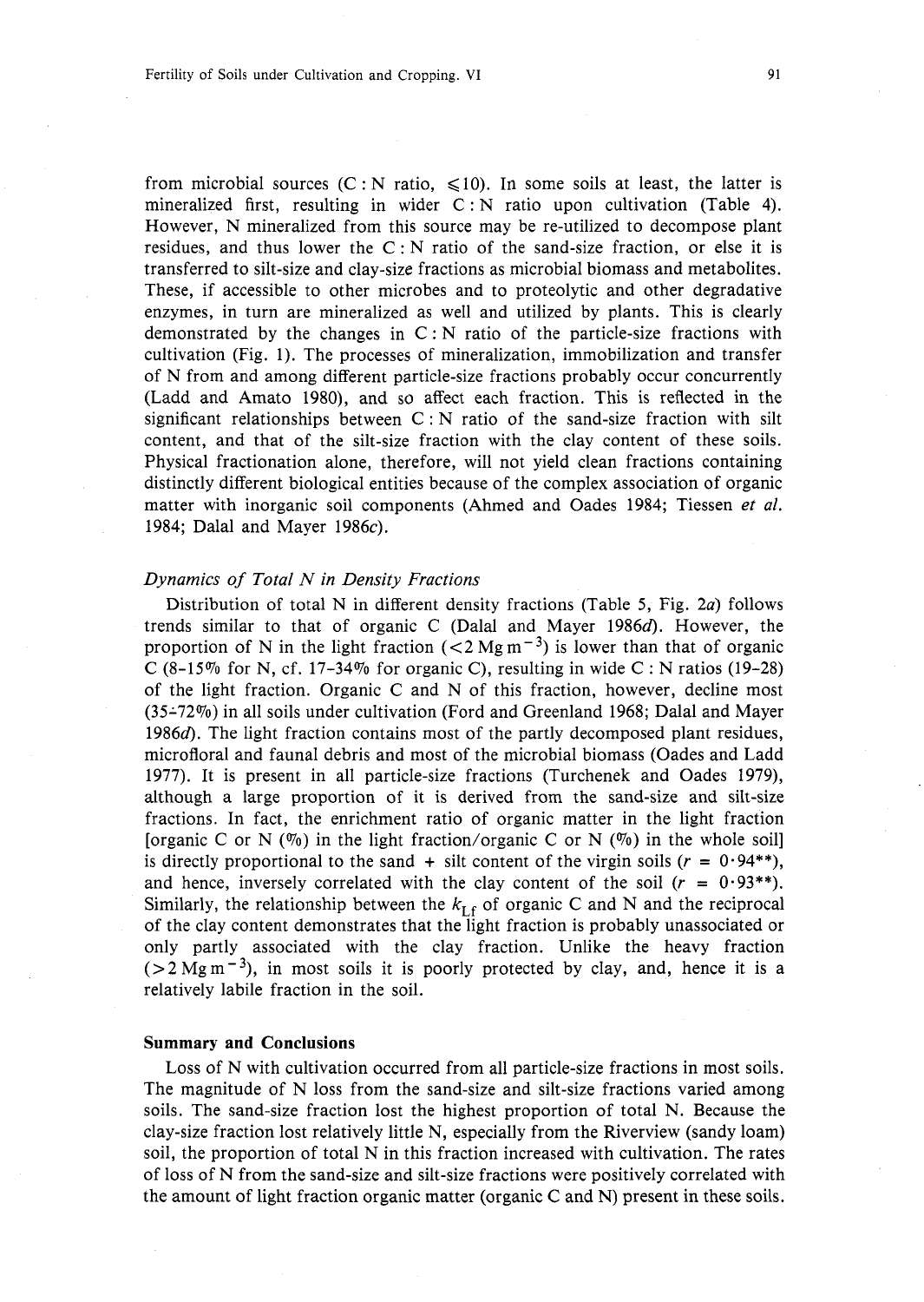Although with cultivation N was lost from both the light and heavy fractions of most soils, the rates and proportion of N loss were much higher from the light fraction. Again, in Riverview soil, all the N loss occurred from the light fraction while the heavy fraction N appeared to be largely unaffected by cultivation. Nevertheless mineralization-immobilization of N possibly occurs in the heavy fraction of Riverview soil, because organic C was found to be lost from this fraction upon cultivation (Dalal and Mayer 1986 $d$ ).

It is concluded that neither particle-size nor density fractionation provides a consistent and clear separation between labile and non-labile organic matter in all soils studied. The density fractionation of organic matter into the light fraction (labile) and the heavy fraction (non-labile) is probably useful in most soils. Soil and crop management practices that enhance the amount of light fraction should increase the rate of nutrient cycling through microbial biomass and increase the overall availability of nutrients in soil. Further improvements in density fractionation of soil, based upon distribution of natural aggregates which somehow measure the relative magnitude of accessibility of organic matter to microorganisms and degradative enzymes, may elucidate the dynamic nature of soil organic matter and thus provide a basis for sound management of organic matter and nutrient (N, P, S, etc.) supply to crops.

#### **References**

- Ahmed, M., and Oades, J. M. (1984). Distribution of organic matter and adenosine triphosphate after fractionation of soils by physical procedures. Soil Biol. Biochem. **16,** 465-70.
- Bremner, J. M., and Mulvaney, C. S. (1982). Nitrogen-total. In 'Methods of Soil Analysis'. (Part 2, 2nd edn.) (Ed. A. L. Page.) pp. 595-624. (Am. Soc. Agron.: Madison, Wisconsin.)
- Chichester, F. W. (1969). Nitrogen in soil organo-mineral sedimentation fractions. Soil Sci. **107,** 356-63. Christensen, B. T. (1985). Carbon and nitrogen in particle-size fractions isolated from Danish arable soils by ultrasonic dispersion and gravity-sedimentation. Acta Agric. Scand. 35, 175-87.
- Dalal, R. C., and Mayer, R. J. (1986a). Long-term trends in fertility of soils under continuous cultivation and cereal cropping in southern Queensland. I. Overall changes in soil properties and trends in winter cereal yields. Aust. *J.* Soil. Res. **24,** 265-79.
- Dalal, R. C., and Mayer, R. J. (1986b). Long-term trends in fertility of soils under continuous cultivation and cereal cropping in southern Queensland. 11. Total organic carbon and its rate of loss from the soil profile. Aust. *J.* Soil. Res. **24,** 281-92.
- Dalal, R. C., and Mayer, R. J. (1986c). Long-term trends in fertility of soils under continuous cultivation and cereal cropping in southern Queensland. 111. Distribution and kinetics of soil organic carbon in particle-size fractions. Aust. *J.* Soil Res. **24,** 293-300.
- Dalal, R. C., and Mayer, R. J. (1986*d*). Long-term trends in fertility of soils under continuous cultivation and cereal cropping in southern Queensland. IV. Loss of organic carbon from different density fractions. Aust. *J.* Soil Res. **24,** 301-9.
- Dalal, R. C., and Mayer, R. J. (1986e). Long-term trends in fertility of soils under continuous cultivation and cereal cropping in southern Queensland. V. Rate of loss of total nitrogen from the soil profile and changes in carbon-nitrogen ratios. Aust. *J.* Soil Res. **24,** 493-504.
- Ford, G. W., and Greenland, D. J. (1968). The dynamics of partly humidified organic matter in some arable soils. Trans. 9th Int. Congr. Soil Sci. Vol. 2, pp. 403-10.
- Hinds, A. A., and Lowe, L. E. (1980). Distribution of carbon, nitrogen, sulphur and phosphorus in particle-size separates from gleysolic soils. Can. *J.* Soil Sci. **60,** 783-6.
- Ladd, J. N., and Amato, M. (1980). Studies of nitrogen immobilization and mineralization in calcaresous soils. IV. Changes in the organic nitrogen of light and heavy subfractions of silt- and fine clay-size particles during nitrogen turnover. Soil Biol. Biochem. **12,** 185-9.
- McKeague, J. A. (1971). Organic matter in particle-size and specific-gravity fractions of some Ah horizons. *Can. J.* Soil Sci. **51,** 499-505.

Mortland, M. M. (1970). Clay-organic complexes and interactions. Adv. Agron. **22,** 75-117.